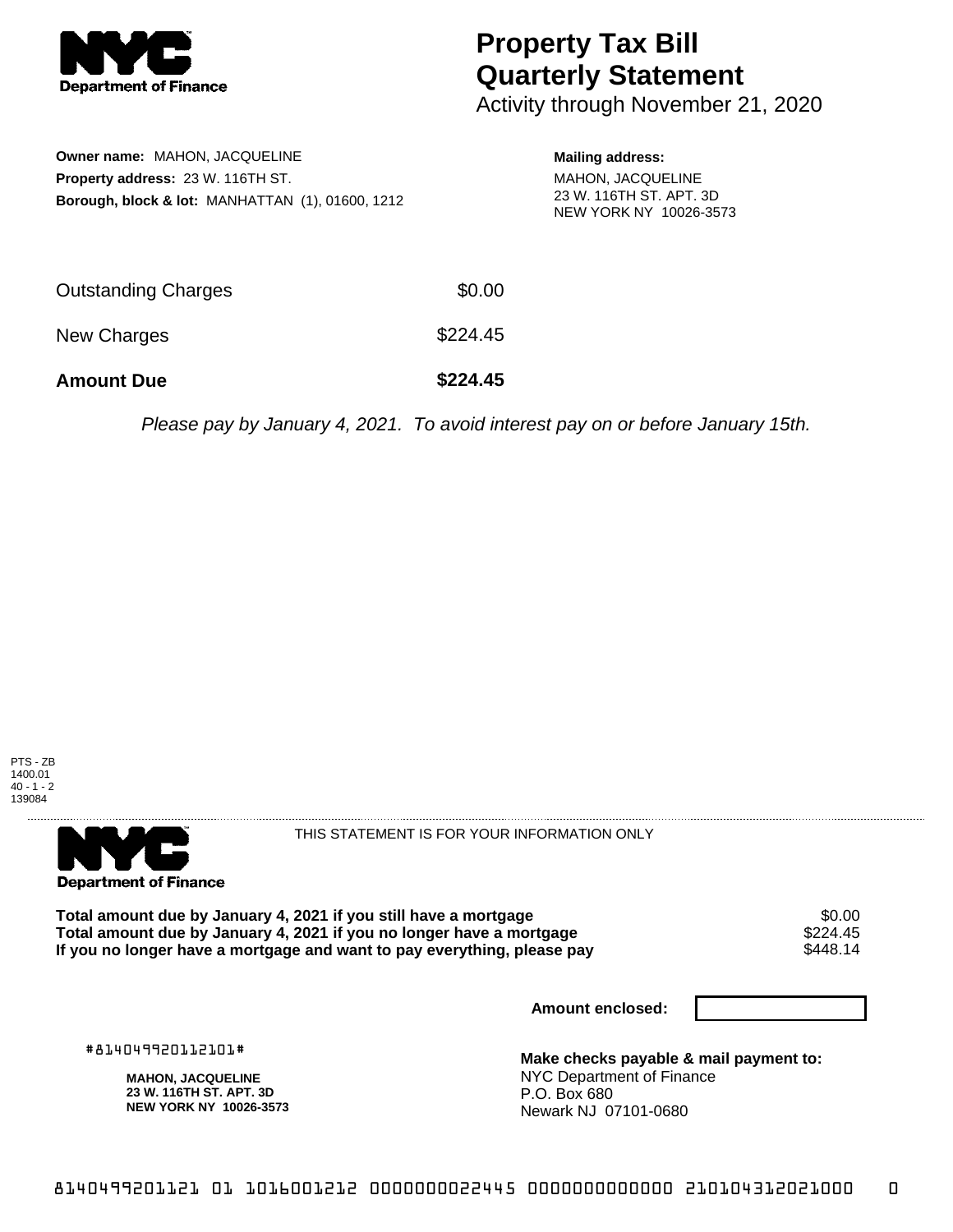

| <b>Billing Summary</b>                                                     | <b>Activity Date Due Date</b> |                    | <b>Amount</b> |
|----------------------------------------------------------------------------|-------------------------------|--------------------|---------------|
| Outstanding charges including interest and payments                        |                               |                    | \$0.00        |
| Finance-Property Tax                                                       |                               | 01/01/2021         | \$232.13      |
| <b>Adopted Tax Rate</b>                                                    |                               |                    | $$-7.68$      |
| <b>Total amount due</b>                                                    |                               |                    | \$224.45      |
| <b>Tax Year Charges Remaining</b>                                          | <b>Activity Date</b>          | <b>Due Date</b>    | Amount        |
| Finance-Property Tax                                                       |                               | 04/01/2021         | \$232.13      |
| Adopted Tax Rate                                                           |                               |                    | $$-7.68$      |
| Total tax year charges remaining                                           |                               |                    | \$224.45      |
| If you pay everything you owe by January 4, 2021, you would save:          |                               |                    | \$0.76        |
| How We Calculated Your Property Tax For July 1, 2020 Through June 30, 2021 |                               |                    |               |
|                                                                            |                               | Overall            |               |
| Tax class 2 - Residential More Than 10 Units                               |                               | <b>Tax Rate</b>    |               |
| Original tax rate billed                                                   |                               | 12.4730%           |               |
| New Tax rate                                                               |                               | 12.2670%           |               |
| Estimated Market Value \$383,460                                           |                               |                    |               |
|                                                                            |                               |                    | <b>Taxes</b>  |
| <b>Billable Assessed Value</b>                                             |                               | \$158,402          |               |
| 421a                                                                       |                               | $-150,958.00$      |               |
| <b>Taxable Value</b>                                                       |                               | \$7,444 x 12.2670% |               |
| <b>Tax Before Abatements and STAR</b>                                      |                               | \$913.16           | \$913.16      |
| Annual property tax                                                        |                               |                    | \$913.16      |
| Original property tax billed in June 2020                                  |                               |                    | \$928.52      |
| <b>Change In Property Tax Bill Based On New Tax Rate</b>                   |                               |                    | $$-15.36$     |

**NEW LAW:** To learn about Local Law 147, which requires residential buildings with three or more units to create a policy on smoking and share it with current and prospective tenants, visit www.nyc.gov/health/tobaccocontrol.

Please call 311 to speak to a representative to make a property tax payment by telephone.

## **Home banking payment instructions:**

- 1. **Log** into your bank or online bill pay website.
- 2. **Add** the new payee: NYC DOF Property Tax. Enter your account number, which is your boro, block and lot, as it appears here: 1-01600-1212 . You may also need to enter the address for the Department of Finance. The address is P.O. Box 680, Newark NJ 07101-0680.
- 3. **Schedule** your online payment using your checking or savings account.

## **Did Your Mailing Address Change?**

If so, please visit us at **nyc.gov/changemailingaddress** or call **311.**

When you provide a check as payment, you authorize us either to use information from your check to make a one-time electronic fund transfer from your account or to process the payment as a check transaction.